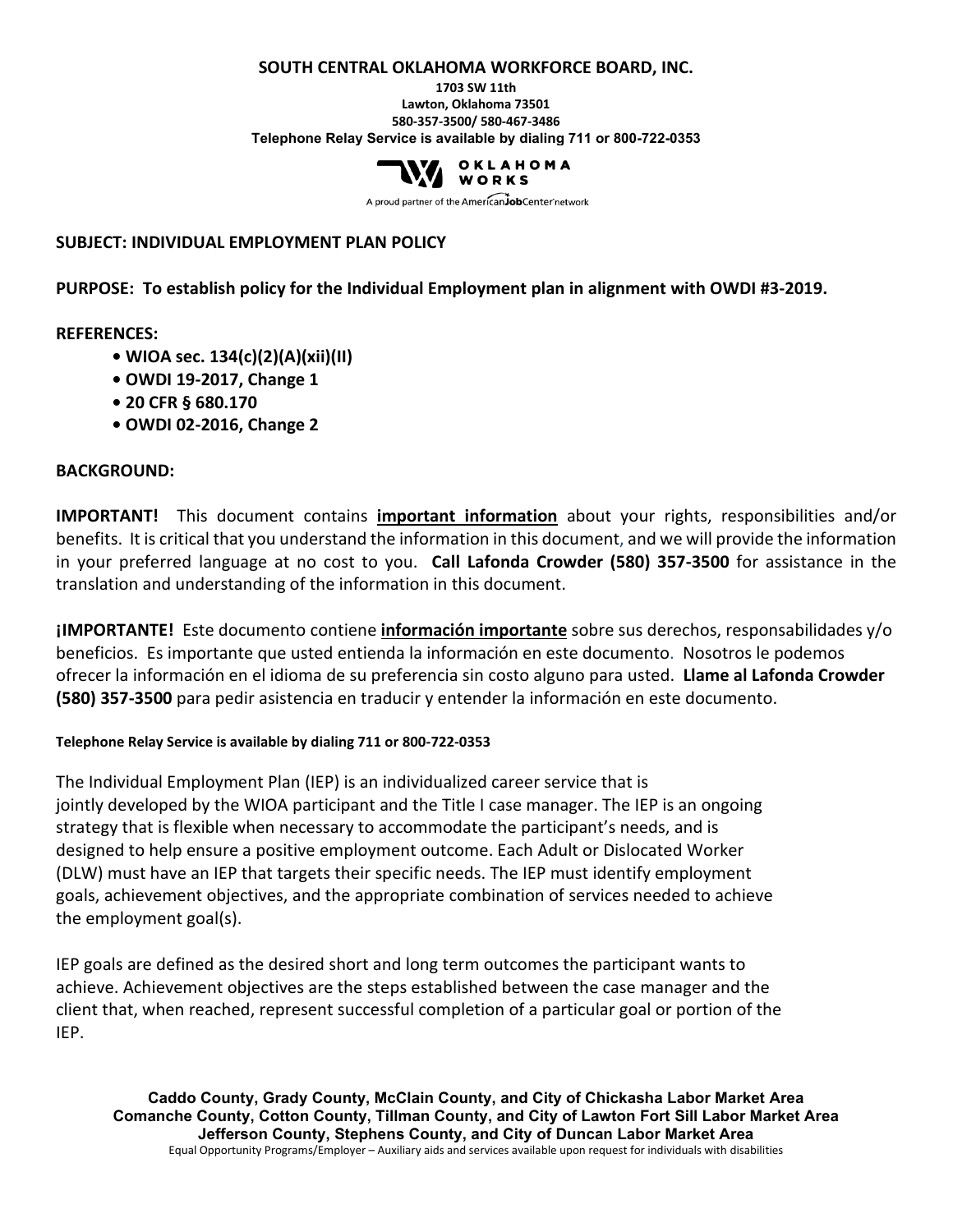# **POLICY:**

### **THE COMPREHENSIVE ASSESSMENT**

The IEP starts with an objective and comprehensive assessment. The purpose of the assessment is to identify an employment goal or career pathway for the individual, and to determine the skill levels and service needs for the individual to obtain or retain employment. Additional specialized assessments may be required to identify academic levels, goals, interests, skill levels, abilities, aptitudes, and supportive service needs. The comprehensive assessment(s) given and a summary of assessment results must be documented in the Adult or DLW program participant's IEP.

## **DEVELOPING THE INDIVIDUAL EMPLOYMENT PLAN**

The initial development of an IEP will identify where the client currently is, where the client wants to be, and the appropriate mix and sequence of services and support to reach a realistic employment goal or career pathway. Updates to the IEP are required when there are changes to the employment goal(s), the training goal, and/or services necessary to remove barriers and achieve the goals listed in the IEP.

OKJobMatch is the tool used to record the IEP, as well as the Individual Service Strategy (ISS) required for each Title I Youth participant. Each adult or youth participant's plan is entered by choosing "Individual Employment Plan / Individual Service Strategy" in the Enrollment Details section of the appropriate WIOA program (Adult, DLW, or Youth). Please note that guidance pertaining to the development of the Individual Service Strategy (ISS), required for each Title I Youth participant, is found in current WIOA Title I Youth Program Guidance, OWDI #02-2016, Change 2 and in the SCOWB Youth Policy.

The virtual IEP/ISS includes the fourteen (14) components below, and are further described in Attachment A to this issuance.

- 1. Comprehensive Assessment & Career Research.
- 2. Employment Goals & Achievement Objectives.
- 3. Training Goals.
- 4. Client Strengths and Attributes.
- 5. Combination of Services to Overcome Needs/Barriers.
- 6. Assistive Technology Needs for Achieving Goals
- 7. Client Responsibilities and Agency Responsibilities.
- 8. Economic Need Statement and Planning.
- 9. Supportive Service Needs.
- 10. Follow-up Services Planned.
- 11. Performance Goals & Accountability Indicators.
- 12. Client Progress Review.
- 13. Additional Notes.
- 14. Client Involvement Statement.

The initial development of the IEP requires entries in OKJobMatch for components 1 - 11 and

**Caddo County, Grady County, McClain County, and City of Chickasha Labor Market Area Comanche County, Cotton County, Tillman County, and City of Lawton Fort Sill Labor Market Area Jefferson County, Stephens County, and City of Duncan Labor Market Area** Equal Opportunity Programs/Employer – Auxiliary aids and services available upon request for individuals with disabilities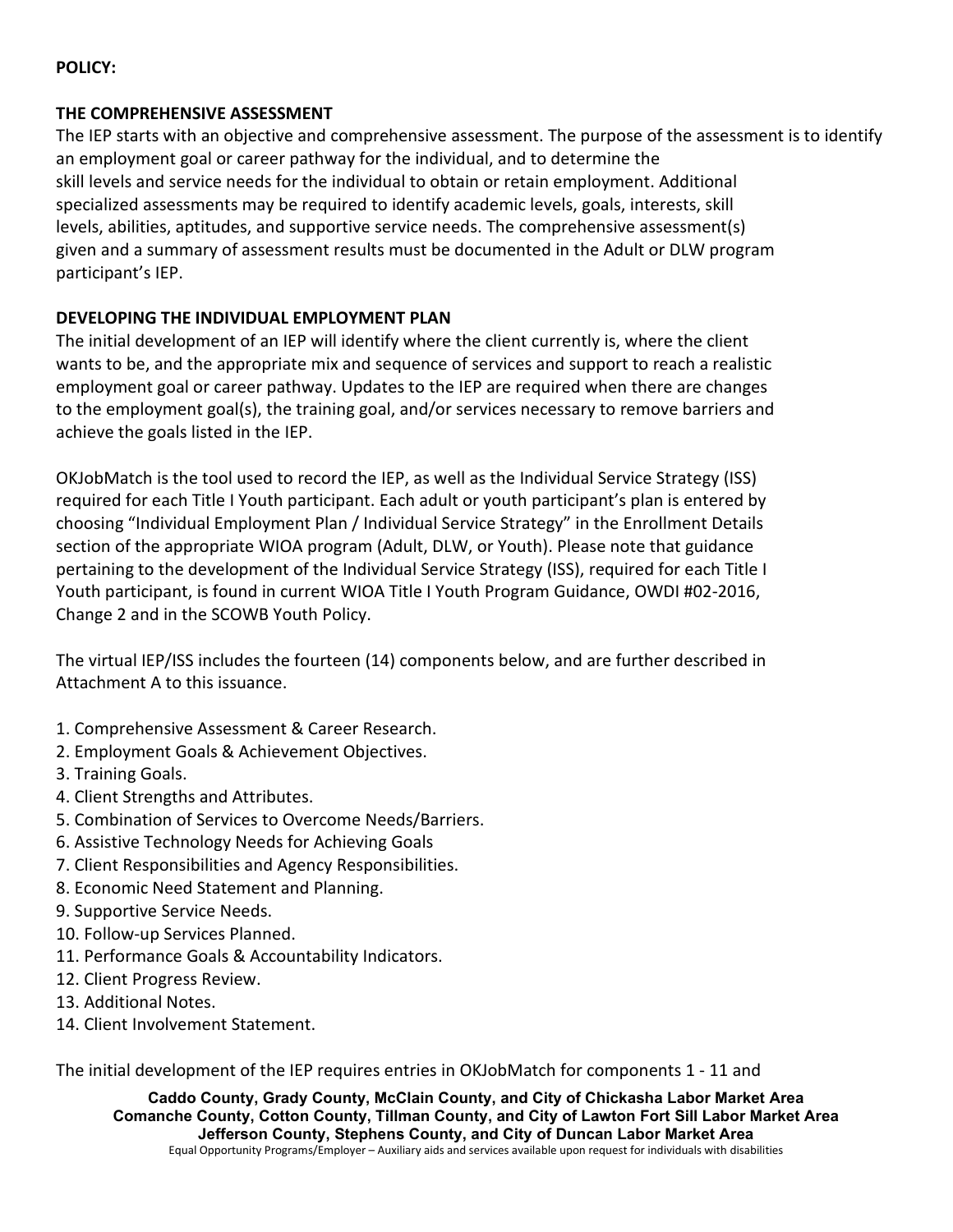component 13. However, the initial entry for Supportive Service Needs (component 9) may, for example, be a statement that the participant has indicated they currently have no supportive service needs and the topic will be reviewed during future contacts. Additionally, an entry of not applicable (N/A) may be entered in a section that does not pertain to the individual. For example, N/A may be entered when there are no Assistive Technology Needs (component 10), or when Additional Notes (component 13) are not vital to the initial IEP.

# **CLIENT PROGRESS REVIEW**

Progress reviews of the IEP goals must be documented in component 12 of the IEP, Client Progress Review. The IEP must be reviewed on a regular basis, no less than quarterly, and may be reviewed more frequently as determined necessary by the local workforce development board (LWDB). Local IEP policy must address the frequency and content of progress reviews. A brief summary of how the individual is progressing in the current phase of their employment plan should be addressed in the IEP. The IEP must be amended when necessary to reflect any deviations from the initial employment plan.

## **THE CLIENT INVOLVEMENT STATEMENT**

The final component of the IEP/ISS is a signed Client Involvement Statement. The participant must agree to the employment goal(s), achievement objectives, and combination of services listed in their IEP or ISS, and virtually sign the Client Involvement Statement upon development. Changes to the IEP/ISS do not require a new virtual signature unless there is a change in the training or employment goals, achievement objectives, or the combination of services to be provided. Case Management updates do not require a new client involvement statement.

## **EQUAL OPPORTUNITY AND NONDISCRIMINATION STATEMENT**

All Recipients, and Sub recipients/Sub grantees must comply with WIOA's Equal Opportunity and Nondiscrimination provisions which prohibit discrimination on the basis of race, color, religion, sex (including pregnancy, childbirth, and related medical conditions, transgender status, and gender identity), national origin (including limited English proficiency), age, disability, political affiliation or belief, or, for beneficiaries, applicants, and participants only, on the basis of citizenship status or participation in a WIOA Title-I financially assisted program or activity.

### **ACTION REQUIRED**

This South-Central Oklahoma Workforce Board Policy is to become a part of your permanent records and made available to appropriate staff and sub-recipients.

# **APPROVED: Executive Committee August 14, 2019 APPROVED: Full Board September 12, 2019**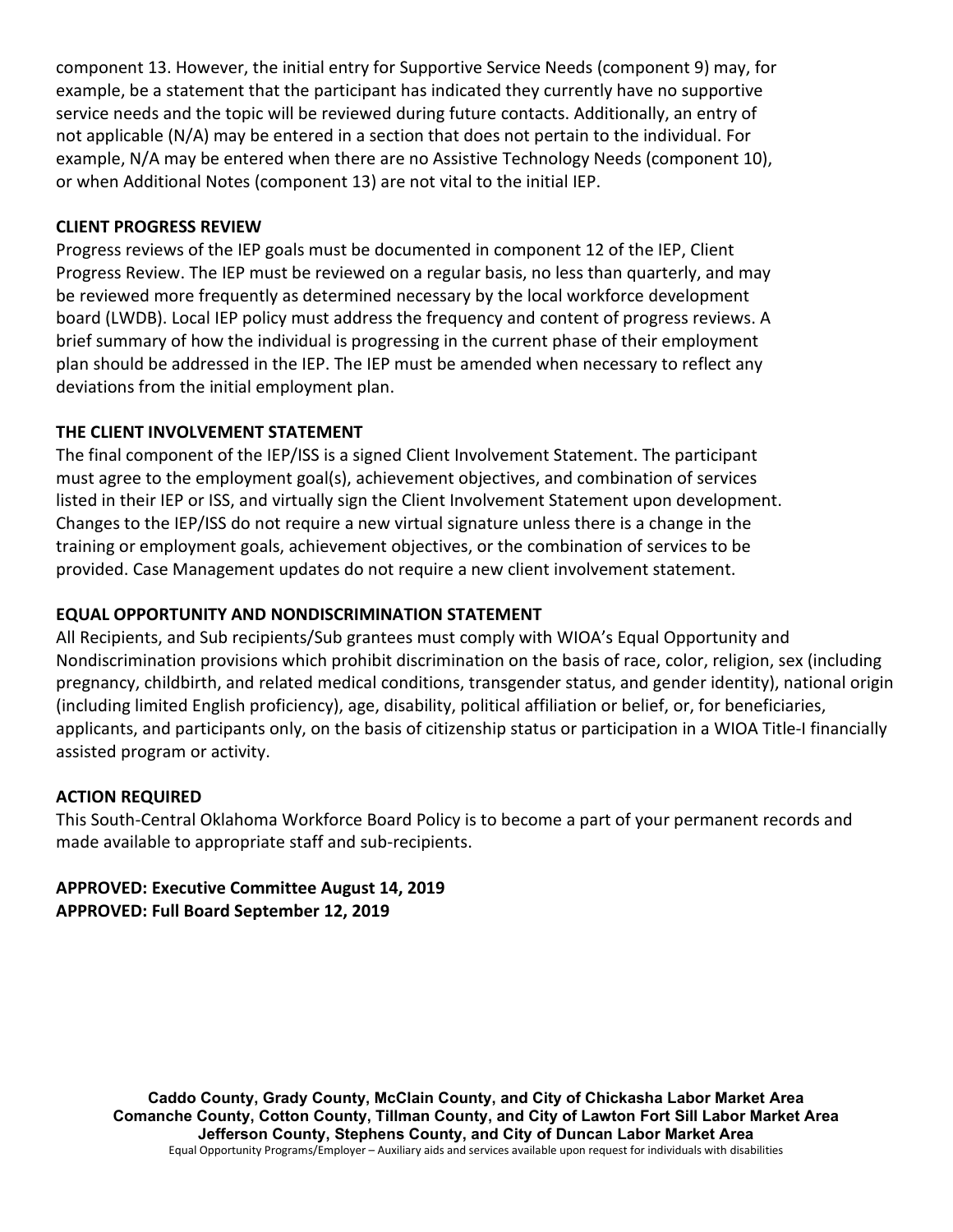# **OKJobMatch Virtual IEP/ISS**

The following instructions are for the completion of the Individual Employment Plan/Individual Service Strategy found in the WIOA Program Enrollment section of OKJobMatch. A summary or narrative of each IEP/ISS component must be entered in the virtual IEP, as described in OWDI #XX-2019.

|    | <b>IEP / ISS Components</b>                                                | <b>Instructions</b>                                                                                                                                                                                                                                                                                                                                                                                                                                                                                                                                                                                                                                                                                                                                                                         |
|----|----------------------------------------------------------------------------|---------------------------------------------------------------------------------------------------------------------------------------------------------------------------------------------------------------------------------------------------------------------------------------------------------------------------------------------------------------------------------------------------------------------------------------------------------------------------------------------------------------------------------------------------------------------------------------------------------------------------------------------------------------------------------------------------------------------------------------------------------------------------------------------|
| 1. | <b>Comprehensive/Objective Assessment &amp;</b><br><b>Career Research.</b> | Identify all comprehensive/objective assessment tools used, including any known<br>assessments given by partner entities.<br>List the date or dates assessments were completed.<br>Summarize assessment results.<br>Provide a brief overview of the participant's employment history.<br>Document any career research completed by/reviewed with the participant.<br>Indicate whether participant has a clear understanding of job requirements based on<br>research completed, including labor market information (LMI), when appropriate.<br>Address the action taken when results of the career research are not in alignment<br>with assessment results.<br>For information regarding the Objective Assessment required for each Youth<br>participant refer to OWDI #02-2016, Change 1. |
| 2. | <b>Employment Goals &amp; Achievement</b><br>Objectives.                   | Identify the employment goal(s) and address alignment with assessment results.<br>Identify a timeline for achieving the major employment goal, including achievement<br>objectives leading to the goal.<br>If applicable, identify short term and long term employment goals (e.g., a<br>participant's career pathway).                                                                                                                                                                                                                                                                                                                                                                                                                                                                     |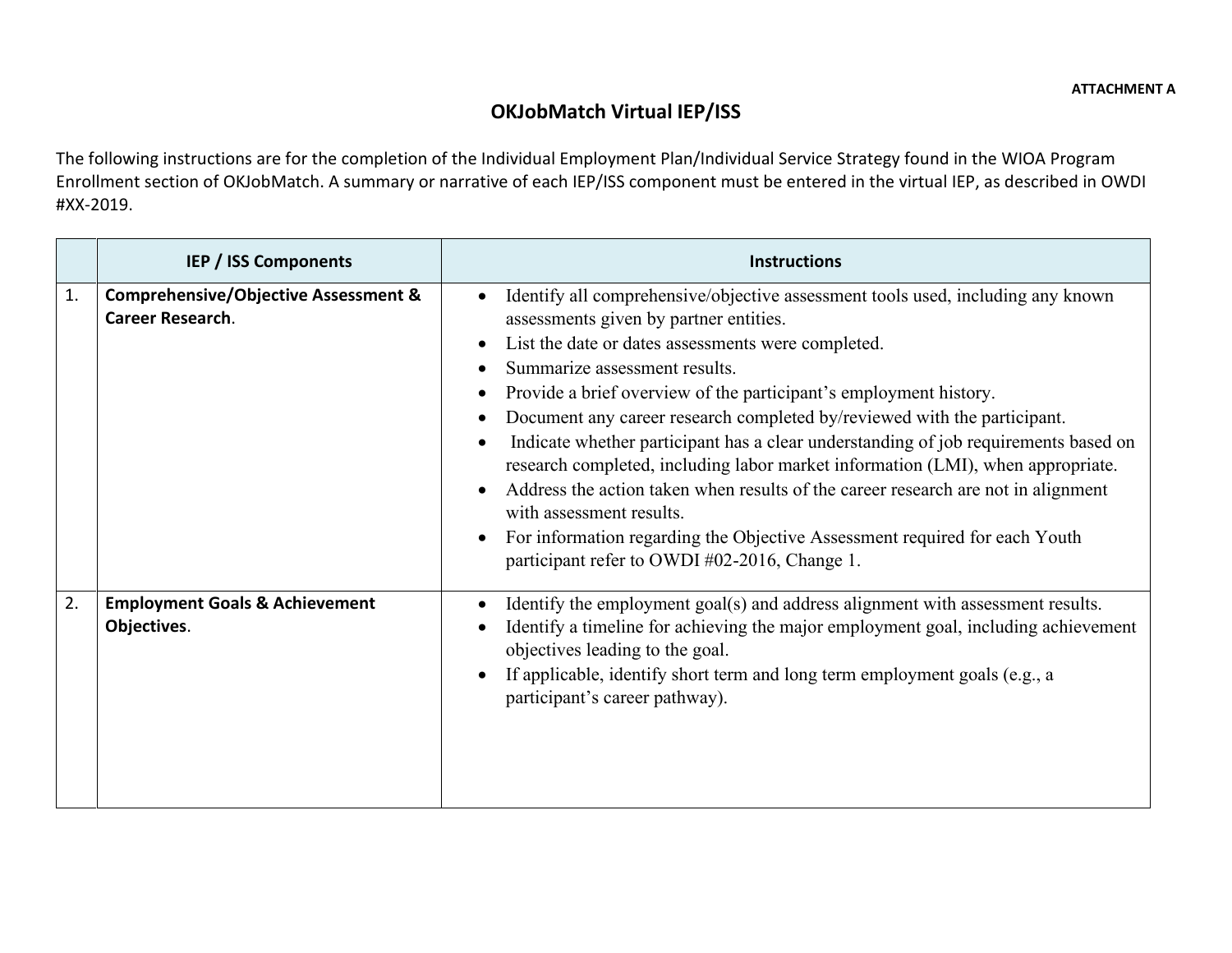| 3. | <b>Training Goals and Achievement</b><br>Objectives.          | Document that training is necessary to achieve the identified employment goal<br>and/or career pathway goals.                                                                                                                                                                                                                                              |
|----|---------------------------------------------------------------|------------------------------------------------------------------------------------------------------------------------------------------------------------------------------------------------------------------------------------------------------------------------------------------------------------------------------------------------------------|
|    |                                                               | Identify whether the participant is currently enrolled in training and needs assistance<br>$\bullet$<br>for completion.                                                                                                                                                                                                                                    |
|    |                                                               | List the type of training, including occupational skills training (OST), on-the-job<br>training (OJT), or other work-based training such as work experience, registered<br>apprenticeship, or a transitional job. Note: The justification for work experience or a<br>transitional job must be entered in section 5.                                       |
|    |                                                               | Ensure training is for a demand occupation or required for a career pathway that<br>$\bullet$<br>leads to a demand occupation.                                                                                                                                                                                                                             |
|    |                                                               | Provide a detailed description of the participant's training plan, including the<br>training provider, the dates of training, and identification of achievement objectives<br>expected or resulting from the training program attendance.                                                                                                                  |
|    |                                                               | Modifications to the training plan must be documented in the IEP as they occur,<br>including:<br>(1) Date of modification<br>(2) Modification number                                                                                                                                                                                                       |
|    |                                                               | (3) Identification of what is being modified (i.e., record the need and necessary<br>actions to resolve the need).                                                                                                                                                                                                                                         |
|    |                                                               | Note: A modified training goal must remain aligned with the participant's career<br>pathway/employment goal and any change to the training plan will require an<br>updated Client Involvement Statement.                                                                                                                                                   |
| 4. | <b>Client Strengths and Attributes.</b>                       | Summarize skills and experiences from prior employment, training, hobbies,<br>volunteer work, and home/family responsibilities as they relate to the employment<br>goal.                                                                                                                                                                                   |
|    |                                                               | Consider any personal characteristics, assets, and resources that can be related to the<br>employment goal.                                                                                                                                                                                                                                                |
| 5. | <b>Combination of Services to Overcome</b><br>Needs/Barriers. | Address the appropriate combination of services for the participant to achieve their<br>$\bullet$<br>employment goals. The following barriers must be addressed if identified, and<br>necessary services to overcome all identified barriers must be entered.<br>Basic skills deficient;<br>School Drop Out;<br>• Lacks skills, training, or a credential; |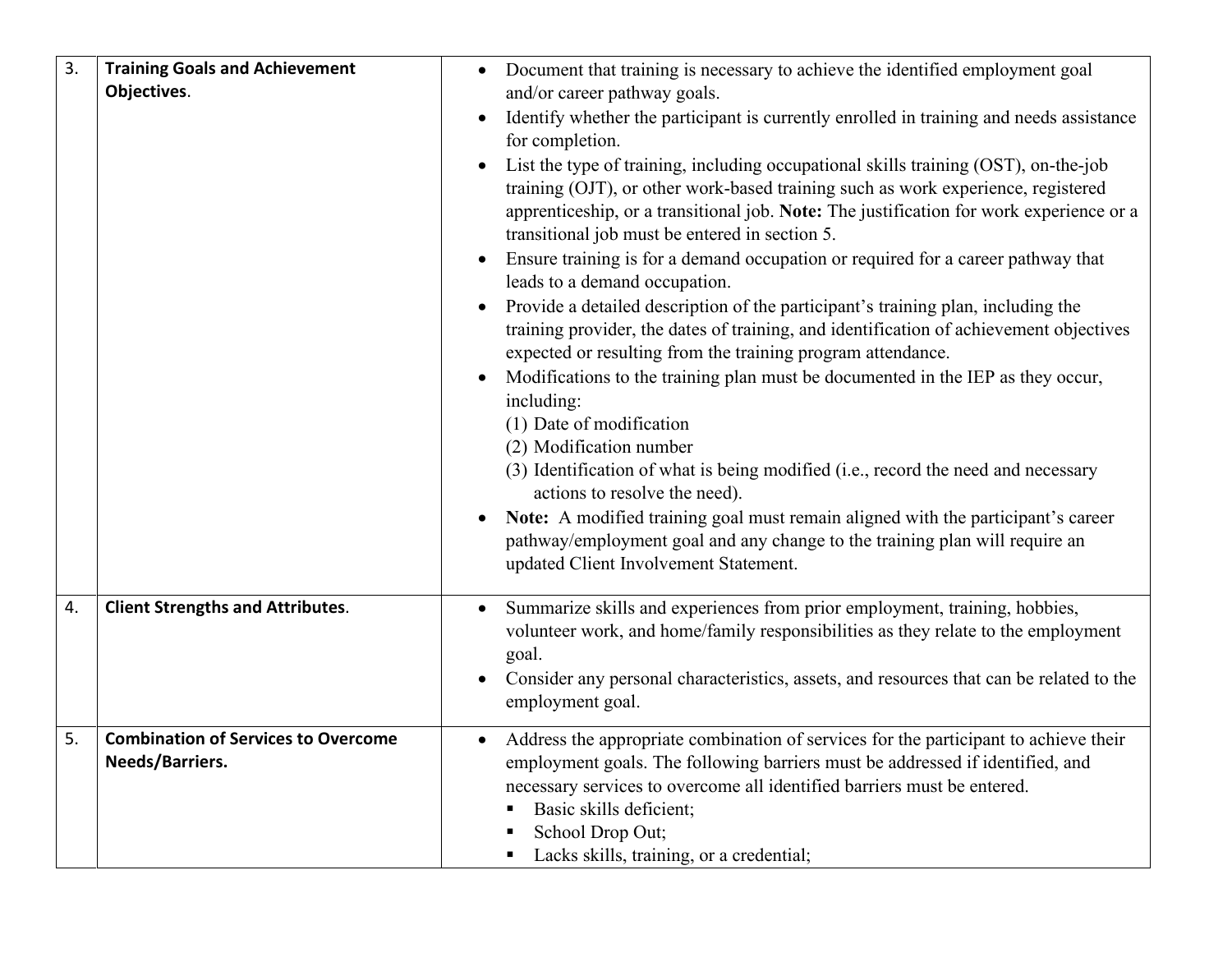|    |                                                                | Criminal record;<br>English as a Second Language (ESL);<br>Lack of transportation;<br>Substance Abuse;<br>No Driver's License;<br>Lack of Child Care;<br>Difficulty finding employment;<br>Poor work history, i.e., chronic unemployment or inconsistent work history;<br>Homeless; and<br>Other identified barriers, as observed, stated by the participant, or listed in the<br>client's Demographics section of OKJobMatch. |
|----|----------------------------------------------------------------|--------------------------------------------------------------------------------------------------------------------------------------------------------------------------------------------------------------------------------------------------------------------------------------------------------------------------------------------------------------------------------------------------------------------------------|
|    |                                                                | Include a statement regarding the need for a Transitional Job or Work Experience.<br>List any short term prevocational skills to be provided, such as communications<br>$\bullet$<br>skills, development of learning skills, personal maintenance skills, professional<br>conduct, etc.<br>List identified solutions to the needs/barriers listed, including<br>Who will provide the service                                   |
|    |                                                                | Date service is expected to be started and completed<br>Document any referrals made to partner agencies and community partners.                                                                                                                                                                                                                                                                                                |
| 6. | <b>Assistive Technology Needs for Achieving</b><br>Goals.      | Address any requested reasonable accommodations without the mention of a<br>$\bullet$<br>disability or details of a disability.<br>If applicable, enter a general statement regarding requested assistive technology<br>needs, if any, for seamless customer service delivery.<br>Enter N/A if this section does not apply.<br>$\bullet$                                                                                       |
| 7. | <b>Client Responsibilities and Agency</b><br>Responsibilities. | Include responsibilities required by local policy and/or local procedures that are not<br>addressed in the Client Involvement Statement.                                                                                                                                                                                                                                                                                       |
|    |                                                                | <b>Client Responsibility examples:</b><br>Frequency for contacting the designated WIOA case manager;<br>$\bullet$<br>Frequency for face-to-face meetings with the WIOA representative;<br>Requirement to actively seek and accept training related employment upon<br>completion of services, which may include feedback regarding employment search,                                                                          |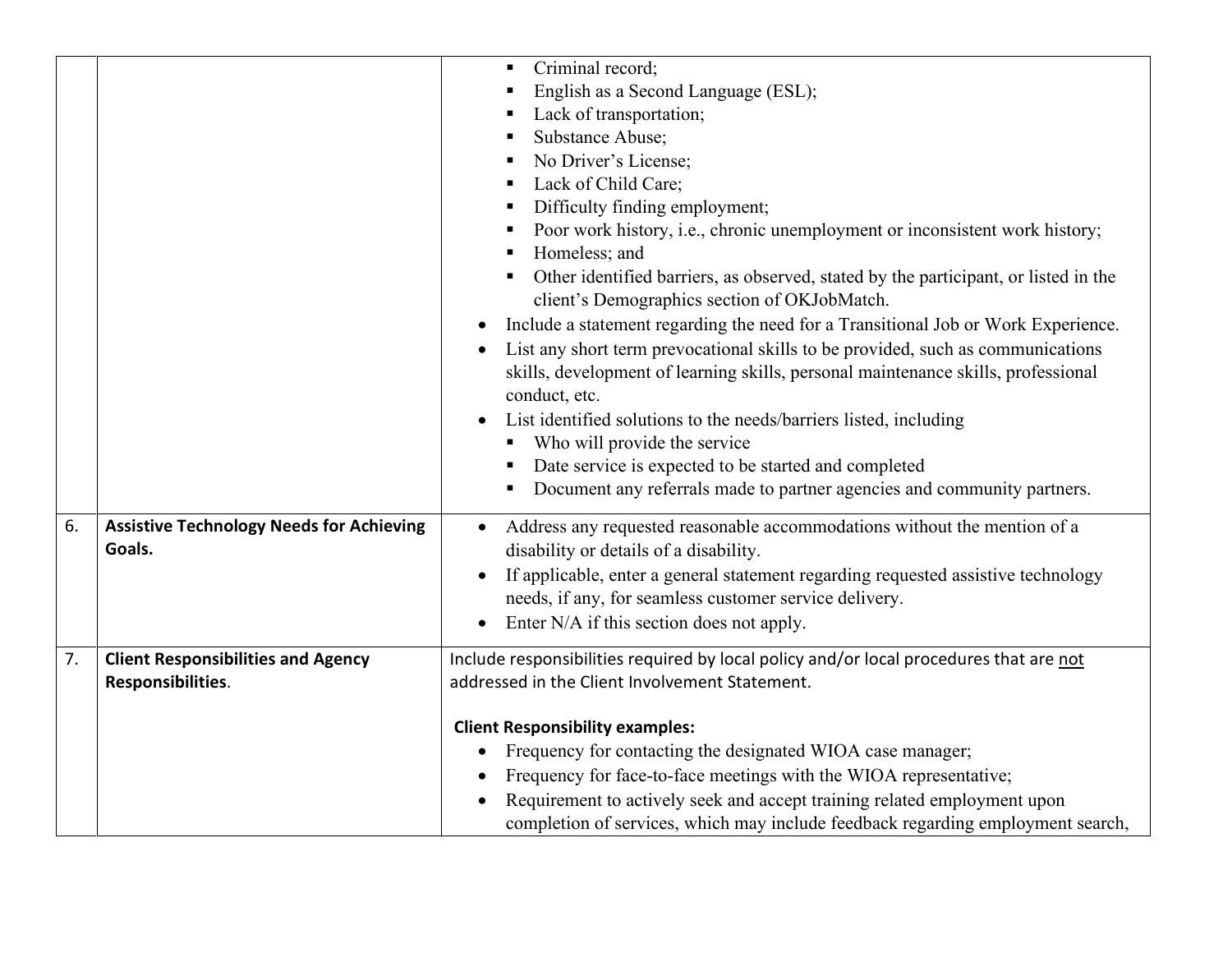|    |                                              | e.g., application and resume submission, interviews scheduled or completed, and<br>follow-up with employers;                                                                                                          |
|----|----------------------------------------------|-----------------------------------------------------------------------------------------------------------------------------------------------------------------------------------------------------------------------|
|    |                                              | Attend training regularly and provide verification of satisfactory training progress,<br>as requested;                                                                                                                |
|    |                                              | Provision of specific information regarding attained employment before leaving the<br>program, including the name of employer, job title, start date, rate of pay, benefits<br>received or eligible to receive, etc.; |
|    |                                              | Respond to all surveys and other requests for information after leaving the program,<br>including the follow-up interview;                                                                                            |
|    |                                              | Timely notification of changes in training status, including non-attendance and<br>adding or dropping classes;                                                                                                        |
|    |                                              | Reporting eligibility for Pell or other grants or financial assistance;                                                                                                                                               |
|    |                                              | Reporting address or phone number changes; and                                                                                                                                                                        |
|    |                                              | Other responsibilities, as determined by local policy and procedures.                                                                                                                                                 |
|    |                                              | Responsibilities of WIOA staff may include:                                                                                                                                                                           |
|    |                                              | Oversight/regular monitoring of training activities,                                                                                                                                                                  |
|    |                                              | Submission of appropriate paperwork in a timely manner,                                                                                                                                                               |
|    |                                              | Providing regular support and assistance as necessary for program success,                                                                                                                                            |
|    |                                              | Providing career and job search guidance,                                                                                                                                                                             |
|    |                                              | Ensuring appropriate referrals to workshops and partner entities to enhance the client's<br>success in the job market, and                                                                                            |
|    |                                              | Other responsibilities, as determined by local policy and procedures.                                                                                                                                                 |
| 8. | <b>Economic Need Statement and Planning.</b> | Summarize the financial needs articulated by the client through the interview,<br>$\bullet$                                                                                                                           |
|    |                                              |                                                                                                                                                                                                                       |
|    |                                              |                                                                                                                                                                                                                       |
|    |                                              | assessment, and enrollment process.                                                                                                                                                                                   |
|    |                                              | For the Adult program, enter the Priority of Service Category.                                                                                                                                                        |
|    |                                              | Document Pell eligibility/ineligibility, as well as exploration and documentation of<br>other financial aid options such as Tribal funds, scholarships, TAA, education                                                |
|    |                                              | funding for Veterans, etc.                                                                                                                                                                                            |
|    |                                              | Note if the participant is in default on student loans and document any steps taken to                                                                                                                                |
|    |                                              | help the individual get out of default, e.g., the provision of financial literacy                                                                                                                                     |
|    |                                              | information.<br>Other information as per local policy and procedures.                                                                                                                                                 |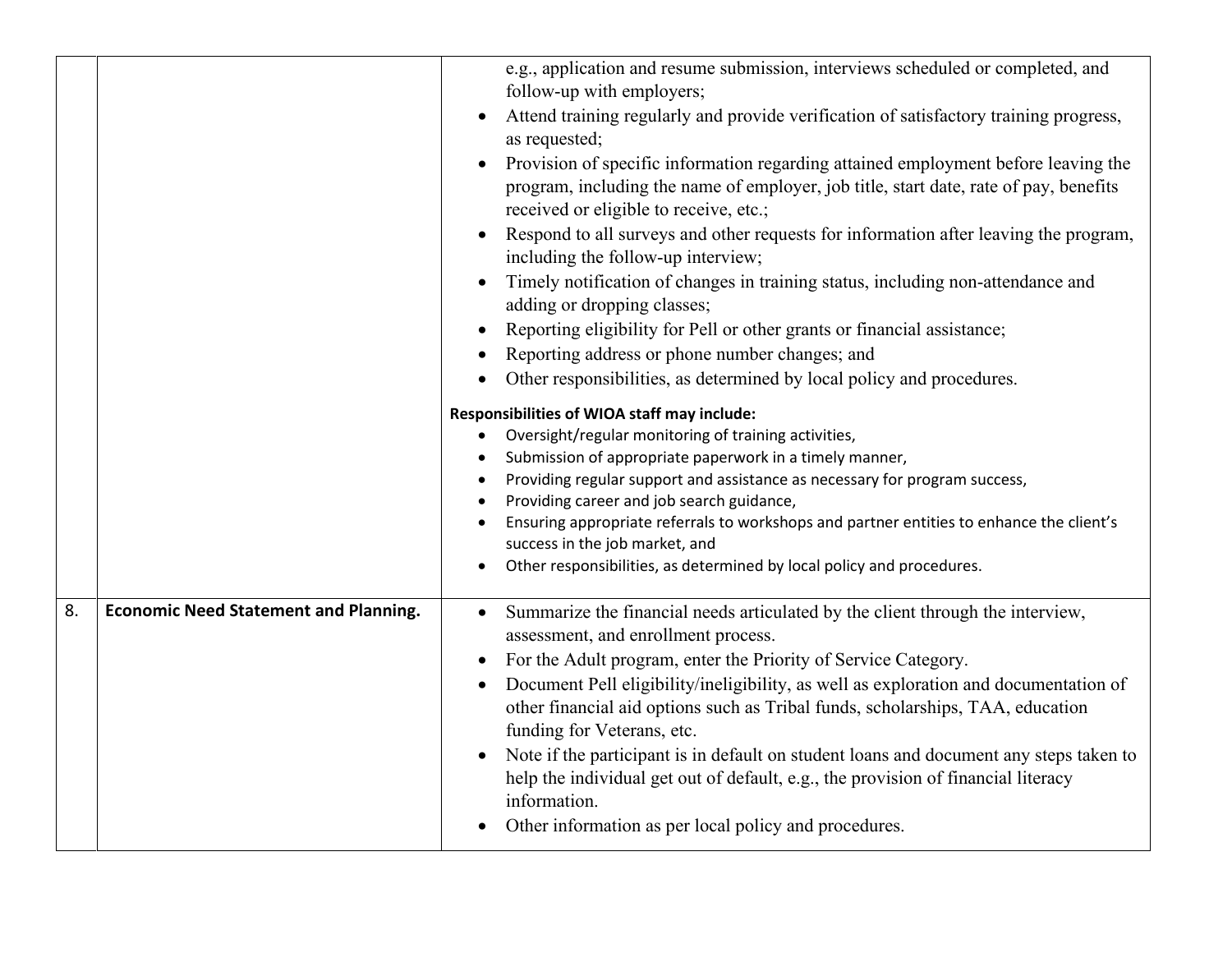| 9.  | <b>Supportive Service Needs.</b>                             | This section pertains specifically to supportive services provided with Title I funds, not<br>partner provided services, which are addressed in section 5.<br>Enter the supportive services provided and a brief statement as to the necessity of the<br>service.<br>Document the date of provision, amount, etc.;<br>Provide an explanation of why any requested supportive services were not provided.                                                                                                                                                                                                                                                                                                                                                                                                                                                                                                                   |
|-----|--------------------------------------------------------------|----------------------------------------------------------------------------------------------------------------------------------------------------------------------------------------------------------------------------------------------------------------------------------------------------------------------------------------------------------------------------------------------------------------------------------------------------------------------------------------------------------------------------------------------------------------------------------------------------------------------------------------------------------------------------------------------------------------------------------------------------------------------------------------------------------------------------------------------------------------------------------------------------------------------------|
| 10. | Follow-up Services Planned.                                  | For individuals in the Adult and DLW programs:<br>Enter details about planned follow-up services after employment attainment.<br>$\bullet$<br>Document the services as they occur.                                                                                                                                                                                                                                                                                                                                                                                                                                                                                                                                                                                                                                                                                                                                         |
| 11. | <b>Performance Goals &amp; Accountability</b><br>Indicators. | List measurable skills gains that are expected according to the training plan.<br>$\bullet$<br>List the credentials that are expected outcomes of the training goals/training plan.<br>List planned credential attainment dates.                                                                                                                                                                                                                                                                                                                                                                                                                                                                                                                                                                                                                                                                                           |
| 12. | <b>Client Progress Review.</b>                               | Include a brief summary of how the individual is progressing in the current phase of<br>$\bullet$<br>their employment plan, based on feedback from the participant, an instructor or<br>supervisor, or documents provided such as grades, certificates of completion, etc.<br>Indicate the progression made or difficulties encountered during the review period.<br>For example: Training was successfully completed four months ago but Joe has not<br>yet attained employment. A mock interview was set up with ABC, Inc. and it was<br>determined that he does not interview well and also needs resume assistance. A new<br>entry has been entered in section 5, Combination of Services to Overcome<br>Needs/Barriers.<br>Any modifications to the IEP resulting from a progress review must be documented<br>in the appropriate section. For example, employment goal, training goals, supportive<br>services, etc. |
| 13. | <b>Additional Notes.</b>                                     | Enter any additional information necessary to the IEP/ISS and success of the client, such as<br>why there is a gap in service. For example: Joe's mother passed away and he will travel to<br>New York to attend the services and settle her estate. He has made arrangements with the<br>training provider to resume training in three weeks when he returns to Oklahoma.                                                                                                                                                                                                                                                                                                                                                                                                                                                                                                                                                 |
| 14. | <b>Client Involvement Statement.</b>                         | Virtual attestation to the Client Involvement statement is made in OKJobMatch.<br>For modifications to the original IEP not conducted in person with the participant,<br>the case manager must schedule an appointment with the participant as soon as                                                                                                                                                                                                                                                                                                                                                                                                                                                                                                                                                                                                                                                                     |